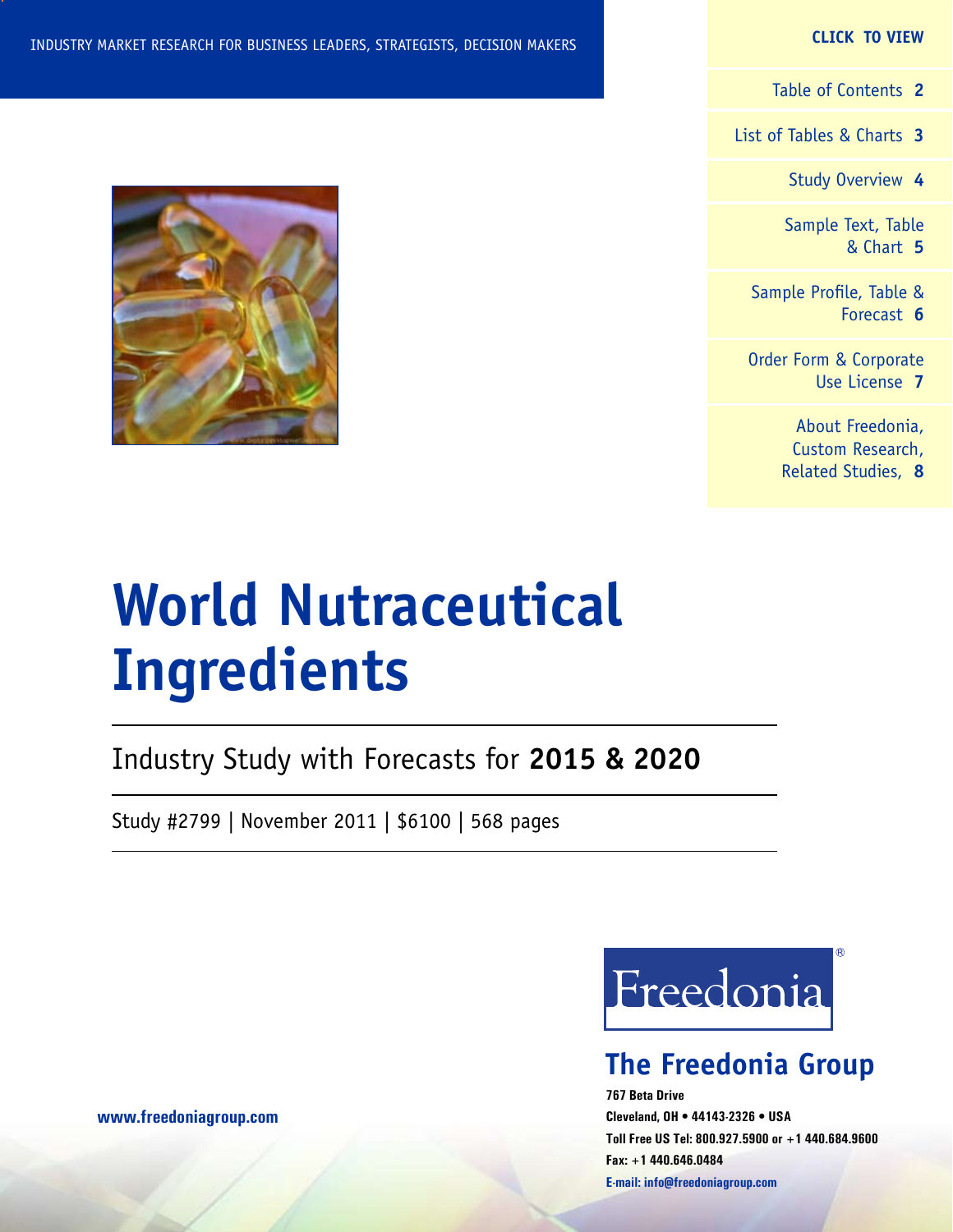## **World Nutraceutical Ingredients**

Industry Study with Forecasts for *2015 & 2020*

## <span id="page-1-0"></span>**Table of Contents**

### Executive Summary

### Market EnvironmenT

| World Pharmaceutical Shipments 19      |  |
|----------------------------------------|--|
| World Nutraceutical Product Markets 23 |  |
| Supply & Demand Patterns 24            |  |
| Nutraceutical Product Groups26         |  |
| Fortified Foods & Beverages28          |  |
| Dietary Supplements29                  |  |
| Infant & Pediatric Nutritionals 29     |  |
|                                        |  |
| Nutraceutical-Based Therapies30        |  |

### WORLD SUPPLY & DEMAND

| Historical Demand Patterns34     |  |
|----------------------------------|--|
| World Demand by Product Group35  |  |
| World Demand by Region37         |  |
| World Shipments by Region 41     |  |
|                                  |  |
|                                  |  |
|                                  |  |
| World Demand by Region 51        |  |
| World Shipments by Region 52     |  |
| World Demand by Type 54          |  |
| Protein Additives 55             |  |
|                                  |  |
|                                  |  |
|                                  |  |
|                                  |  |
|                                  |  |
|                                  |  |
| Other Functional Additives 67    |  |
| Caloric & Related Agents68       |  |
|                                  |  |
|                                  |  |
|                                  |  |
|                                  |  |
|                                  |  |
|                                  |  |
| All Other Functional Additives77 |  |
|                                  |  |
| Insoluble Dietary Fiber 81       |  |
| Soluble Dietary Fibers82         |  |
| Herbal & Related Ingredients 87  |  |
| World Demand by Region 88        |  |
| World Shipments by Region89      |  |
| World Demand by Type 91          |  |

| Herbal & Botanical Extracts 92           |  |
|------------------------------------------|--|
|                                          |  |
|                                          |  |
|                                          |  |
|                                          |  |
|                                          |  |
| St. John's Wort 100                      |  |
| Other Herbal & Botanical Extracts 102    |  |
| Fish Oils & Related Substances 111       |  |
| Non-Herbal Extracts 116                  |  |
| Glucosamine & Chondroitin 117            |  |
| Coenzyme Q10 119                         |  |
| Melatonin/Other Non-Herbal Extracts. 120 |  |
| Mineral & Vitamin Ingredients 121        |  |
| World Demand by Region  121              |  |
| World Shipments by Region  123           |  |
| World Demand by Type  125                |  |
|                                          |  |
|                                          |  |
| Essential Minerals  130                  |  |
| Trace Minerals  135                      |  |
|                                          |  |
|                                          |  |
|                                          |  |
| B-Group Vitamins 144                     |  |
|                                          |  |
| Other Vitamins  154                      |  |

## **NORTH AMERICA**<br>General ........................

| Population Patterns  161                     |  |
|----------------------------------------------|--|
| Health Care Environment 162                  |  |
| Nutraceutical Ingredient Supply & Demand 163 |  |
| Nutrient Ingredients  165                    |  |
| Herbal & Related Ingredients  168            |  |
| Mineral & Vitamin Ingredients 170            |  |
|                                              |  |
|                                              |  |
| Population Patterns  174                     |  |
| Health Care Environment  174                 |  |
| Nutraceutical Ingredient Supply & Demand 175 |  |
| Nutrient Ingredients  177                    |  |
| Herbal & Related Ingredients  180            |  |
| Mineral & Vitamin Ingredients 182            |  |
|                                              |  |
|                                              |  |
| Population Patterns  187                     |  |
| Health Care Environment  187                 |  |
| Nutraceutical Ingredient Supply & Demand 188 |  |
| Nutrient Ingredients  190                    |  |
| Herbal & Related Ingredients  191            |  |
| Mineral & Vitamin Ingredients 193            |  |
|                                              |  |
|                                              |  |
| Population Patterns  198                     |  |
| Health Care Environment 199                  |  |
| Nutraceutical Ingredient Supply & Demand 199 |  |
| Nutrient Ingredients  201                    |  |
| Herbal & Related Ingredients  203            |  |
| Mineral & Vitamin Ingredients 204            |  |

### WESTERN EUROPE

Freedonia

| Population Patterns  209                     |  |
|----------------------------------------------|--|
| Health Care Environment  210                 |  |
| Nutraceutical Ingredient Supply & Demand 211 |  |
| Nutrient Ingredients  212                    |  |
| Herbal & Related Ingredients  214            |  |
| Mineral & Vitamin Ingredients 215            |  |
|                                              |  |
|                                              |  |
| Population Patterns  220                     |  |
|                                              |  |
| Health Care Environment  221                 |  |
| Nutraceutical Ingredient Supply & Demand 222 |  |
| Nutrient Ingredients  224                    |  |
| Herbal & Related Ingredients  226            |  |
| Mineral & Vitamin Ingredients 228            |  |
|                                              |  |
|                                              |  |
| Population Patterns  232                     |  |
| Health Care Environment  233                 |  |
| Nutraceutical Ingredient Supply & Demand 234 |  |
| Nutrient Ingredients  235                    |  |
| Herbal & Related Ingredients  237            |  |
| Mineral & Vitamin Ingredients 239            |  |
|                                              |  |
|                                              |  |
| Population Patterns  244                     |  |
| Health Care Environment  245                 |  |
| Nutraceutical Ingredient Supply & Demand 246 |  |
| Nutrient Ingredients  248                    |  |
| Herbal & Related Ingredients  250            |  |
| Mineral & Vitamin Ingredients 252            |  |
|                                              |  |
|                                              |  |
| Population Patterns  256                     |  |
| Health Care Environment  257                 |  |
| Nutraceutical Ingredient Supply & Demand 258 |  |
| Nutrient Ingredients  259                    |  |
| Herbal & Related Ingredients  261            |  |
| Mineral & Vitamin Ingredients 263            |  |
|                                              |  |
|                                              |  |
| Population Patterns  267                     |  |
| Health Care Environment 268                  |  |
| Nutraceutical Ingredient Supply & Demand 269 |  |
| Nutrient Ingredients  270                    |  |
| Herbal & Related Ingredients  272            |  |
| Mineral & Vitamin Ingredients 274            |  |
|                                              |  |
|                                              |  |
|                                              |  |
| Population Patterns  278                     |  |
| Health Care Environment  278                 |  |
| Nutraceutical Ingredient Supply & Demand 279 |  |
| Nutrient Ingredients  281                    |  |
| Herbal & Related Ingredients  283            |  |
| Mineral & Vitamin Ingredients 285            |  |
| (continued on folloing page)                 |  |

### **Page 2 [Order now, click here!](#page-8-0)**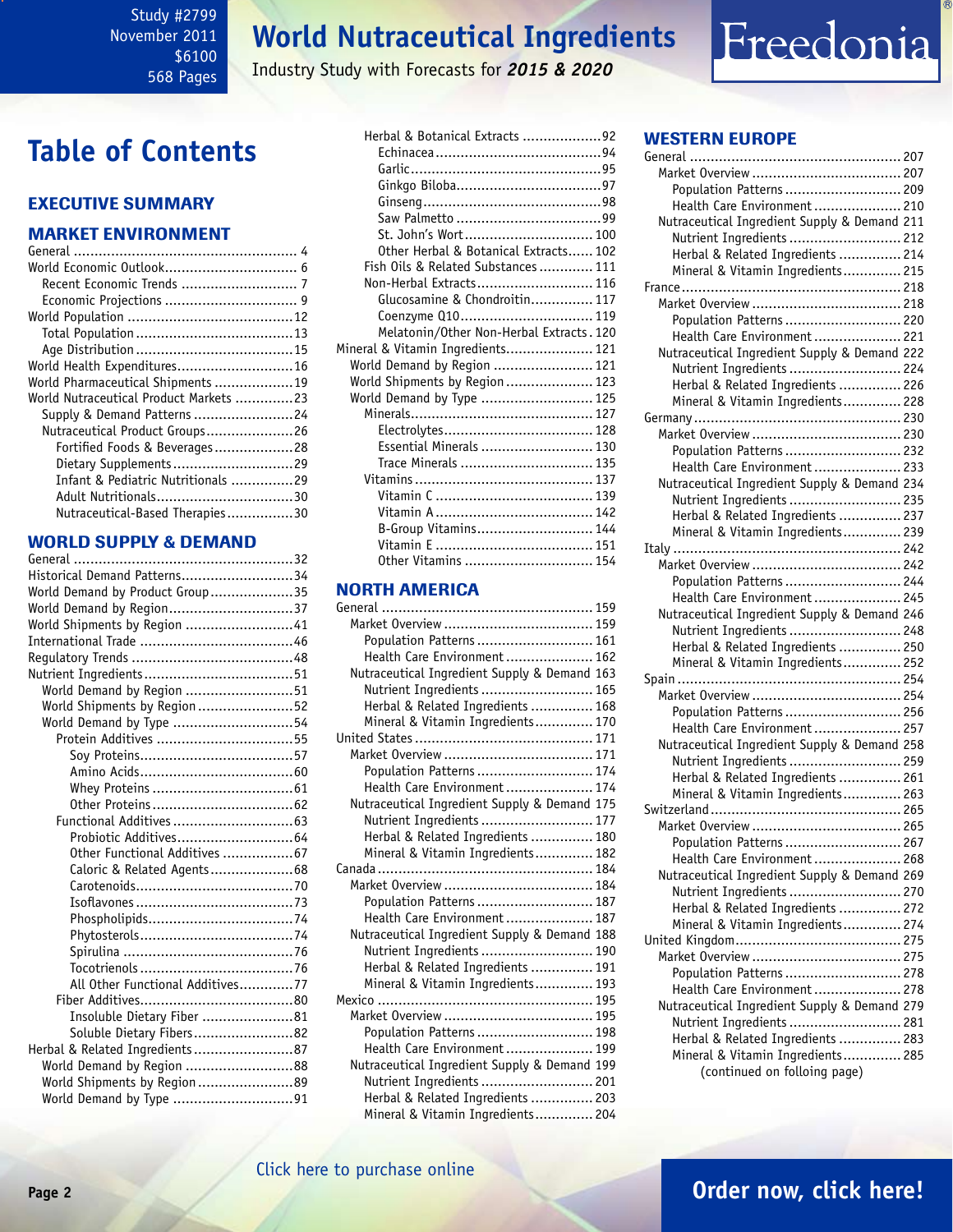## **World Nutraceutical Ingredients**

Industry Study with Forecasts for *2015 & 2020*

# Freedonia

## **Table of Contents**

| (continued from previous page)      |  |
|-------------------------------------|--|
| Other Western Europe  287           |  |
|                                     |  |
| Population Patterns  289            |  |
| Health Care Environment 290         |  |
| Nutraceutical Ingredient Supply     |  |
| & Demand by Type  291               |  |
| Nutrient Ingredients  292           |  |
| Herbal & Related Ingredients  294   |  |
| Mineral & Vitamin Ingredients 295   |  |
| Nutraceutical Ingredient Supply     |  |
| & Demand by Country 297             |  |
|                                     |  |
|                                     |  |
|                                     |  |
|                                     |  |
|                                     |  |
|                                     |  |
|                                     |  |
|                                     |  |
|                                     |  |
|                                     |  |
|                                     |  |
| All Other West European Markets 309 |  |
|                                     |  |

### ASIA/PACIFIC

| Population Patterns  313                     |  |
|----------------------------------------------|--|
| Health Care Environment 314                  |  |
| Nutraceutical Ingredient Supply & Demand 314 |  |
| Nutrient Ingredients  317                    |  |
| Herbal & Related Ingredients  318            |  |
| Mineral & Vitamin Ingredients 319            |  |
|                                              |  |
|                                              |  |
| Population Patterns  324                     |  |
| Health Care Environment 325                  |  |
| Nutraceutical Ingredient Supply & Demand 326 |  |
| Nutrient Ingredients  328                    |  |
| Herbal & Related Ingredients  331            |  |
| Mineral & Vitamin Ingredients 334            |  |
|                                              |  |
|                                              |  |
| Population Patterns  340                     |  |
| Health Care Environment  341                 |  |
| Nutraceutical Ingredient Supply & Demand 342 |  |
| Nutrient Ingredients  344                    |  |
| Herbal & Related Ingredients  346            |  |
| Mineral & Vitamin Ingredients 348            |  |
|                                              |  |
|                                              |  |
| Population Patterns  353                     |  |
| Health Care Environment 354                  |  |
| Nutraceutical Ingredient Supply & Demand 355 |  |
| Nutrient Ingredients  357                    |  |
| Herbal & Related Ingredients  360            |  |
| Mineral & Vitamin Ingredients 362            |  |

| Population Patterns  368           |  |
|------------------------------------|--|
| Health Care Environment 369        |  |
| Nutraceutical Ingredient Supply    |  |
| & Demand by Type  370              |  |
| Nutrient Ingredients  371          |  |
| Herbal & Related Ingredients  373  |  |
| Mineral & Vitamin Ingredients 374  |  |
| Nutraceutical Ingredient Supply    |  |
| & Demand by Country 376            |  |
|                                    |  |
|                                    |  |
|                                    |  |
|                                    |  |
| All Other Asia/Pacific Markets 381 |  |
|                                    |  |

### **OTHER REGIONS**<br>Central & South America

| Central & South America  384                 |  |
|----------------------------------------------|--|
|                                              |  |
| Population Patterns  386                     |  |
| Health Care Environment  387                 |  |
| Nutraceutical Ingredient Supply              |  |
| & Demand by Type  387                        |  |
| Nutrient Ingredients  391                    |  |
| Herbal & Related Ingredients  392            |  |
| Mineral & Vitamin Ingredients 393            |  |
| Nutraceutical Ingredient Supply              |  |
| & Demand by Country 395                      |  |
|                                              |  |
|                                              |  |
|                                              |  |
|                                              |  |
|                                              |  |
|                                              |  |
| Other Central & South American Markets 402   |  |
|                                              |  |
|                                              |  |
| Population Patterns  405                     |  |
| Health Care Environment  406                 |  |
| Nutraceutical Ingredient Supply              |  |
| & Demand by Type  406                        |  |
| Nutrient Ingredients  409                    |  |
| Herbal & Related Ingredients  410            |  |
| Mineral & Vitamin Ingredients 411            |  |
| Nutraceutical Ingredient Supply              |  |
| & Demand by Country 413                      |  |
|                                              |  |
|                                              |  |
|                                              |  |
|                                              |  |
|                                              |  |
| Other East European Markets 417              |  |
|                                              |  |
|                                              |  |
| Population Patterns  419                     |  |
| Health Care Environment  420                 |  |
| Nutraceutical Ingredient Supply & Demand 420 |  |
| Nutrient Ingredients  422                    |  |
| Herbal & Related Ingredients  424            |  |
| Mineral & Vitamin Ingredients 425            |  |

| Nutraceutical Ingredient Supply   |  |
|-----------------------------------|--|
| & Demand by Country 426           |  |
|                                   |  |
|                                   |  |
|                                   |  |
|                                   |  |
|                                   |  |
|                                   |  |
| Other Africa/Mideast Markets  431 |  |
|                                   |  |

### INDUSTRY STRUCTURE

| Competitive Strategies 444                |  |
|-------------------------------------------|--|
| Mergers & Acquisitions 445                |  |
| Industry Collaborations & Agreements  448 |  |
| Marketing & Distribution  452             |  |
|                                           |  |

### Company Profiles

| Ajinomoto Company  462          |  |
|---------------------------------|--|
| Aland Jiangsu Nutraceutical 465 |  |
| Archer-Daniels-Midland  467     |  |
|                                 |  |
| Baxter International 474        |  |
| Bio-Botanica Incorporated  475  |  |
|                                 |  |
| Boehringer Ingelheim  479       |  |
|                                 |  |
| Clearwater Seafoods  485        |  |
|                                 |  |
|                                 |  |
|                                 |  |
| DuPont (EI) de Nemours 494      |  |
|                                 |  |
|                                 |  |
|                                 |  |
|                                 |  |
|                                 |  |
|                                 |  |
| Hospira Incorporated 515        |  |
|                                 |  |
|                                 |  |
|                                 |  |
|                                 |  |
|                                 |  |
|                                 |  |
|                                 |  |
| Lallemand Incorporated  534     |  |
|                                 |  |
|                                 |  |
| Mead Johnson Nutrition  542     |  |
|                                 |  |
|                                 |  |
|                                 |  |
|                                 |  |
|                                 |  |
| Takeda Pharmaceutical 564       |  |
|                                 |  |
|                                 |  |

### **Page 3 [Order now, click here!](#page-8-0)**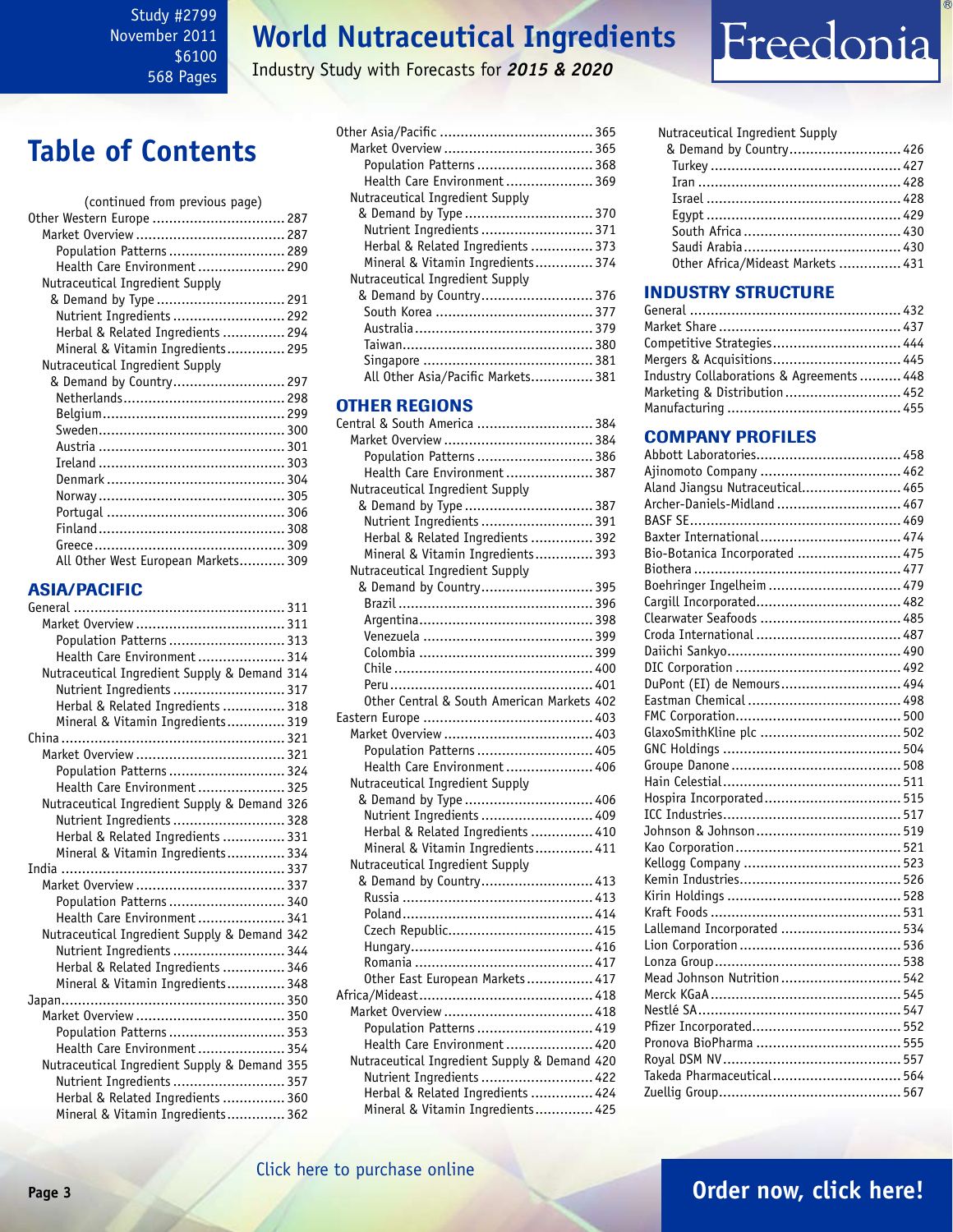## **World Nutraceutical Ingredients**

Industry Study with Forecasts for *2015 & 2020*

## <span id="page-3-0"></span>**List of Tables**

|  | <b>EXECUTIVE SUMMARY</b>  |  |
|--|---------------------------|--|
|  |                           |  |
|  | <b>MARKET ENVIRONMENT</b> |  |

| 1 Macroeconomic Indicators  6               |
|---------------------------------------------|
| 2 World Gross Domestic Product by Region. 7 |
| 3 World Population by Region 14             |
| 4 World Population 65 Years                 |
| & Older by Region  16                       |
| 5 World Health Expenditures by Region 19    |
| 6 World Pharmaceutical                      |
| Shipments by Region 23                      |
| 7 World Nutraceutical Product               |
| Shipments by Region 26                      |
| 8 World Nutraceutical Product               |
|                                             |

### WORLD SUPPLY & DEMAND

| 1  | World Nutraceutical Ingredients --                       |
|----|----------------------------------------------------------|
|    | <b>Historical Demand Patterns,</b>                       |
|    |                                                          |
| 2  | World Nutraceutical Ingredient                           |
|    | Demand by Type36                                         |
| 3  | World Nutraceutical Ingredient                           |
|    | Demand by Region 40                                      |
| 4  | World Nutraceutical Ingredient                           |
|    | Shipments by Region 45                                   |
| 5  | World Nutraceutical Ingredient                           |
|    | Net Exports by Region 48                                 |
| 6  | World Nutrient Ingredient                                |
|    | Demand by Region 52                                      |
| 7  | World Nutrient Ingredient                                |
|    | Shipments by Region 53                                   |
| 8  | World Nutrient Ingredient                                |
|    | Demand by Type54                                         |
| 9  | World Protein Additive                                   |
|    | Demand by Region 57                                      |
| 10 | World Functional Additive                                |
|    | Demand by Region  64                                     |
| 11 | World Probiotic Additive                                 |
|    | Demand by Region  67                                     |
| 12 | World Other Functional Additive                          |
| 13 | World Fiber Additive Demand by Region.81                 |
| 14 |                                                          |
|    | World Herbal & Related Ingredient<br>Demand by Region 89 |
| 15 | World Herbal & Related Ingredient                        |
|    | Shipments by Region 90                                   |
| 16 | World Herbal & Related Ingredient                        |
|    | Demand by Type91                                         |
| 17 | World Herbal & Botanical Extract                         |
|    | Demand by Region 94                                      |
| 18 | World Fish Oil & Related Substance                       |
|    | Demand by Region  115                                    |

| 19 | World Non-Herbal Extract                                           |
|----|--------------------------------------------------------------------|
|    | Demand by Region  116                                              |
| 20 | World Mineral & Vitamin Ingredient                                 |
|    | Demand by Region  123                                              |
| 21 | World Mineral & Vitamin Ingredient<br>Shipments by Region  125     |
| 22 | World Mineral & Vitamin Ingredient                                 |
|    | Demand by Type 126                                                 |
| 23 | World Mineral Ingredient                                           |
|    | Demand by Region  128                                              |
| 24 | World Electrolyte Demand by Region 130                             |
| 25 | World Essential Mineral                                            |
|    | Demand by Region  131                                              |
| 26 | World Trace Mineral Demand by Region 137                           |
| 27 | World Vitamin Ingredient                                           |
|    | Demand by Region  139                                              |
| 28 | World Vitamin C Ingredient                                         |
|    | Demand by Region  142                                              |
| 29 | World Vitamin A Ingredient                                         |
|    | Demand by Region  144                                              |
| 30 | World B-Group Vitamin Ingredient                                   |
|    | Demand by Region  145                                              |
| 31 | World Vitamin E Ingredient<br>Demand by Region  154                |
| 32 | World Other Vitamin Demand by Region155                            |
|    |                                                                    |
|    | <b>NORTH AMERICA</b>                                               |
|    |                                                                    |
| 1  | North America -- Nutraceutical                                     |
|    | Ingredient Market Indicators 161                                   |
| 2  | North America -- Nutraceutical                                     |
|    | Ingredient Supply & Demand 165                                     |
| 3  | North America -- Nutrient Ingredient                               |
|    | Demand by Type 167                                                 |
| 4  | North America -- Herbal & Related                                  |
|    | Ingredient Demand by Type  169                                     |
| 5  | North America -- Mineral & Vitamin                                 |
|    | Ingredient Demand by Type  171                                     |
| 6  | United States -- Nutraceutical                                     |
| 7  | Ingredient Market Indicators 173<br>United States -- Nutraceutical |
|    | Ingredient Supply & Demand 177                                     |
| 8  | United States -- Nutrient Ingredient                               |
|    | Demand by Type 179                                                 |
| 9  | United States -- Herbal & Related                                  |
|    | Ingredient Demand by Type  181                                     |
| 10 | United States -- Mineral & Vitamin                                 |
|    | Ingredient Demand by Type  184                                     |
| 11 | Canada -- Nutraceutical Ingredient                                 |
|    | Market Indicators 186                                              |
| 12 | Canada -- Nutraceutical Ingredient                                 |
|    | Supply & Demand 189                                                |
| 13 | Canada -- Nutrient Ingredient                                      |
| 14 | Demand by Type 191<br>Canada -- Herbal & Related                   |
|    | Ingredient Demand by Type  193                                     |

#### 15 Canada -- Mineral & Vitamin Ingredient Demand by Type ............. 195 16 Mexico -- Nutraceutical Ingredient Market Indicators........................... 198 17 Mexico -- Nutraceutical Ingredient Supply & Demand........................... 201 18 Mexico -- Nutrient Ingredient Demand by Type............................. 202 19 Mexico -- Herbal & Related Ingredient Demand by Type ............. 204 20 Mexico -- Mineral & Vitamin Ingredient Demand by Type ............. 206 WESTERN EUROPE 1 Western Europe -- Nutraceutical Ingredient Market Indicators............ 209 2 Western Europe -- Nutraceutical Ingredient Supply & Demand............ 212 3 Western Europe -- Nutrient Ingredient Demand by Type ............. 214 4 Western Europe -- Herbal & Related Ingredient Demand by Type ............. 215 5 Western Europe -- Mineral & Vitamin Ingredient Demand by Type ............. 218 6 France -- Nutraceutical Ingredient Market Indicators........................... 220 7 France -- Nutraceutical Ingredient Supply & Demand........................... 224 8 France -- Nutrient Ingredient Demand by Type............................. 226 9 France -- Herbal & Related Ingredient Demand by Type............................. 228 10 France -- Mineral & Vitamin Ingredient Demand by Type............................. 230 11 Germany -- Nutraceutical Ingredient Market Indicators........................... 232 12 Germany -- Nutraceutical Ingredient Supply & Demand........................... 235 13 Germany -- Nutrient Ingredient Demand by Type............................. 237 14 Germany -- Herbal & Related Ingredient Demand by Type ............. 239 15 Germany -- Mineral & Vitamin Ingredient Demand by Type ............. 241 16 Italy -- Nutraceutical Ingredient Market Indicators........................... 244 17 Italy -- Nutraceutical Ingredient Supply & Demand........................... 248 18 Italy -- Nutrient Ingredient Demand by Type............................. 250 19 Italy -- Herbal & Related Ingredient Demand by Type............................. 252 20 Italy -- Mineral & Vitamin Ingredient Demand by Type............................. 254 (continued on following page)

Freedonia

### [Click here to purchase online](http://www.freedoniagroup.com/DocumentDetails.aspx?Referrerid=FM-Bro&StudyID=2799)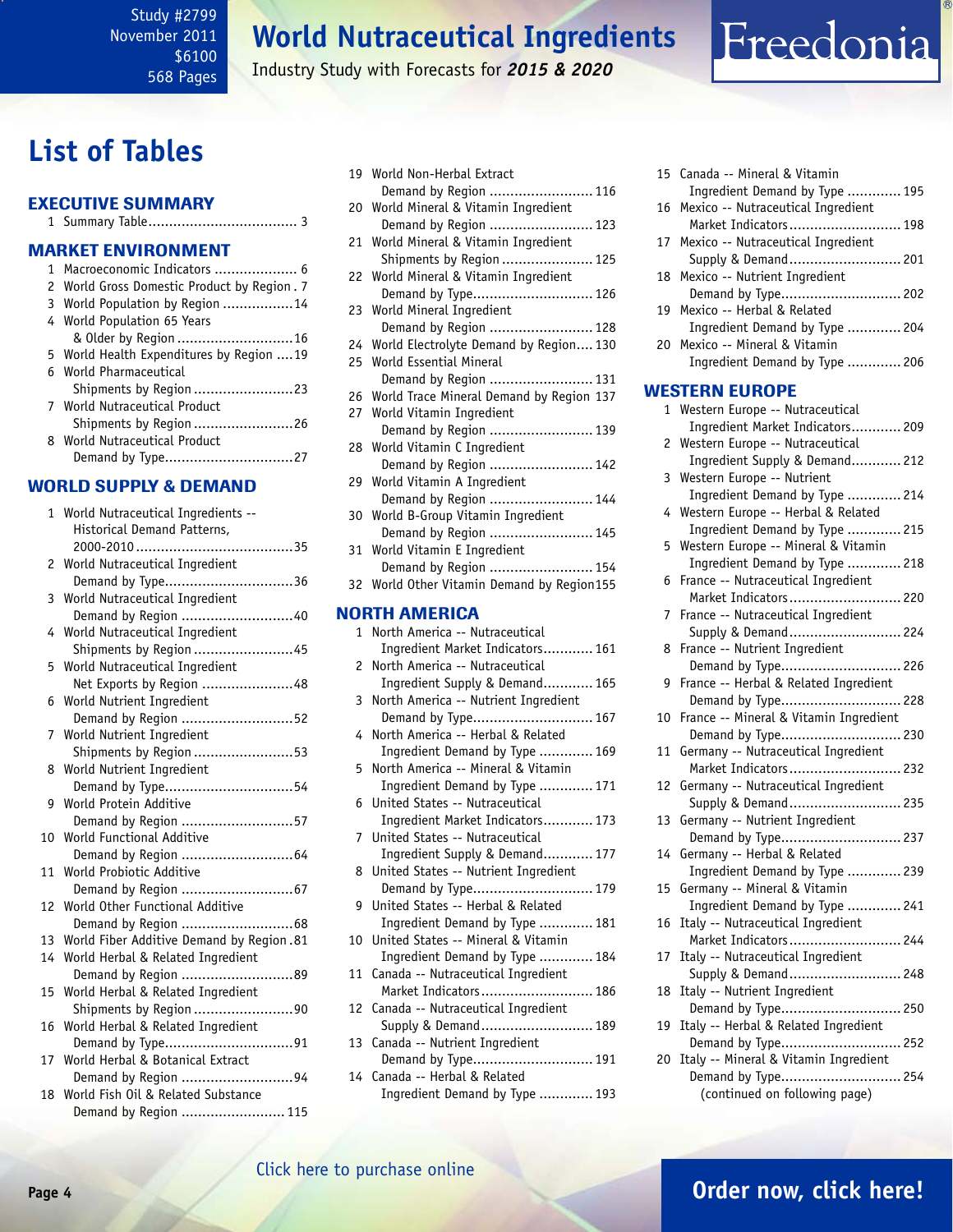## **World Nutraceutical Ingredients**

Industry Study with Forecasts for *2015 & 2020*

## **List of Tables**

|    | (continued from previous page)                                        |
|----|-----------------------------------------------------------------------|
| 21 | Spain -- Nutraceutical Ingredient                                     |
|    | Market Indicators 256                                                 |
| 22 | Spain -- Nutraceutical Ingredient                                     |
|    | Supply & Demand 259                                                   |
| 23 | Spain -- Nutrient Ingredient                                          |
|    | Demand by Type 261                                                    |
| 24 | Spain -- Herbal & Related Ingredient                                  |
|    | Demand by Type 263                                                    |
| 25 | Spain -- Mineral & Vitamin Ingredient                                 |
|    | Demand by Type 265                                                    |
| 26 | Switzerland -- Nutraceutical Ingredient                               |
|    | Market Indicators 267                                                 |
| 27 | Switzerland -- Nutraceutical Ingredient<br>Supply & Demand 270        |
| 28 | Switzerland -- Nutrient Ingredient                                    |
|    | Demand by Type 272                                                    |
| 29 | Switzerland -- Herbal & Related                                       |
|    | Ingredient Demand by Type  273                                        |
| 30 | Switzerland -- Mineral & Vitamin                                      |
|    | Ingredient Demand by Type  275                                        |
| 31 | United Kingdom -- Nutraceutical                                       |
|    | Ingredient Market Indicators 277                                      |
| 32 | United Kingdom -- Nutraceutical                                       |
|    | Ingredient Supply & Demand 281                                        |
| 33 | United Kingdom -- Nutrient Ingredient                                 |
|    | Demand by Type 283                                                    |
| 34 | United Kingdom -- Herbal & Related                                    |
| 35 | Ingredient Demand by Type  285<br>United Kingdom -- Mineral & Vitamin |
|    | Ingredient Demand by Type  287                                        |
| 36 | Other Western Europe -- Nutraceutical                                 |
|    | Ingredient Market Indicators 289                                      |
| 37 | Other Western Europe -- Nutraceutical                                 |
|    | Ingredient Supply & Demand 292                                        |
| 38 | Other Western Europe -- Nutrient                                      |
|    | Ingredient Demand by Type  293                                        |
| 39 | Other Western Europe -- Herbal &                                      |
|    | Related Ingredient Demand by Type  295                                |
| 40 | Other Western Europe -- Mineral &                                     |
|    | Vitamin Ingredient Demand by Type 297                                 |
| 41 | Other Western Europe -- Nutraceutical                                 |
|    | Ingredient Demand by Country  298                                     |
|    | ASIA/PACIFIC                                                          |
| 1  | Asia/Pacific -- Nutraceutical Ingredient                              |
|    | Market Indicators 313                                                 |
| 2  | Asia/Pacific -- Nutraceutical Ingredient                              |
|    | Supply & Demand 316                                                   |
| 3  | Asia/Pacific -- Nutrient Ingredient                                   |
|    | Demand by Type 318                                                    |

| 4 Asia/Pacific -- Herbal & Related |  |
|------------------------------------|--|
| Ingredient Demand by Type  319     |  |

| 5  | Asia/Pacific -- Mineral & Vitamin                                       |
|----|-------------------------------------------------------------------------|
|    | Ingredient Demand by Type  321                                          |
| 6  | China -- Nutraceutical Ingredient                                       |
|    | Market Indicators 324                                                   |
| 7  | China -- Nutraceutical Ingredient                                       |
|    | Supply & Demand 328                                                     |
| 8  | China -- Nutrient Ingredient                                            |
|    | Demand by Type 331                                                      |
| 9  | China -- Herbal & Related Ingredient<br>Demand by Type 334              |
| 10 | China -- Mineral & Vitamin Ingredient                                   |
|    | Demand by Type 337                                                      |
| 11 | India -- Nutraceutical Ingredient                                       |
|    | Market Indicators 340                                                   |
| 12 | India -- Nutraceutical Ingredient                                       |
|    | Supply & Demand 344                                                     |
| 13 | India -- Nutrient Ingredient                                            |
|    | Demand by Type 346                                                      |
| 14 | India -- Herbal & Related Ingredient                                    |
|    | Demand by Type 348                                                      |
| 15 | India -- Mineral & Vitamin Ingredient                                   |
| 16 | Demand by Type 350<br>Japan -- Nutraceutical Ingredient                 |
|    | Market Indicators 353                                                   |
| 17 | Japan -- Nutraceutical Ingredient                                       |
|    | Supply & Demand 357                                                     |
| 18 | Japan -- Nutrient Ingredient                                            |
|    | Demand by Type 360                                                      |
| 19 | Japan -- Herbal & Related Ingredient                                    |
|    | Demand by Type 362                                                      |
| 20 | Japan -- Mineral & Vitamin Ingredient                                   |
|    | Demand by Type 365                                                      |
| 21 | Other Asia/Pacific -- Nutraceutical                                     |
| 22 | Ingredient Market Indicators 368<br>Other Asia/Pacific -- Nutraceutical |
|    | Ingredient Supply & Demand 371                                          |
| 23 | Other Asia/Pacific -- Nutrient                                          |
|    | Ingredient Demand by Type  373                                          |
| 24 | Other Asia/Pacific -- Herbal & Related                                  |
|    | Ingredient Demand by Type  374                                          |
| 25 | Other Asia/Pacific -- Mineral & Vitamin                                 |
|    | Ingredient Demand by Type  376                                          |
| 26 | Other Asia/Pacific -- Nutraceutical                                     |
|    | Ingredient Demand by Country  377                                       |
|    | <b>OTHER REGIONS</b>                                                    |
| 1  | Central & South America -- Nutraceutical                                |
|    | Ingredient Market Indicators 386                                        |
|    | 2 Central & South America -- Nutraceutical                              |

- 2 Central & South America -- Nutraceutical
- Ingredient Supply & Demand............ 391 3 Central & South America -- Nutrient Ingredient Demand by Type ............. 392
- 4 Central & South America -- Herbal & Related Ingredient Demand by Type .. 393
- 5 Central & South America -- Mineral & Vitamin Ingredient Demand by Type.. 394

|             | 6 Central & South America -- Nutraceutical<br>Ingredient Demand by Country  396 |
|-------------|---------------------------------------------------------------------------------|
|             |                                                                                 |
| $7^{\circ}$ | Eastern Europe -- Nutraceutical                                                 |
|             | Ingredient Market Indicators 405                                                |
|             | 8 Eastern Europe -- Nutraceutical                                               |
|             | Ingredient Supply & Demand 409                                                  |
| 9           | Eastern Europe -- Nutrient Ingredient                                           |
|             | Demand by Type 410                                                              |
|             | 10 Eastern Europe -- Herbal & Related                                           |
|             | Ingredient Demand by Type  411                                                  |
|             | 11 Eastern Europe -- Mineral & Vitamin                                          |
|             | Ingredient Demand by Type  412                                                  |
|             | 12 Eastern Europe -- Nutraceutical                                              |
|             | Ingredient Demand by Country  413                                               |
|             | 13 Africa/Mideast -- Nutraceutical                                              |
|             | Ingredient Market Indicators 419                                                |
|             | 14 Africa/Mideast -- Nutraceutical                                              |
|             | Ingredient Supply & Demand 421                                                  |
|             | 15 Africa/Mideast -- Nutrient Ingredient                                        |
|             | Demand by Type 421                                                              |
|             | 16 Africa/Mideast -- Herbal & Related                                           |
|             | Ingredient Demand by Type  421                                                  |
|             | 17 Africa/Mideast -- Mineral & Vitamin                                          |
|             | Ingredient Demand by Type  421                                                  |
|             | 18 Africa/Mideast -- Nutraceutical                                              |
|             | Ingredient Demand by Country  421                                               |
|             |                                                                                 |
|             | <b>INDUSTRY STRUCTURE</b>                                                       |

Freedonia

### **INDUSTRY STRUCTURE**

- 1 World Nutraceutical Ingredient
- Sales by Company, 2010.................. 421
- 2 Selected Acquisitions & Divestitures.... 421
- 3 Selected Cooperative Agreements........ 421

## **List of Charts**

### MARKET ENVIRONMENT

1 World Nutraceutical Product Demand by Type, 2010......................28

### WORLD SUPPLY & DEMAND

|  | 1 World Nutraceutical Ingredient |
|--|----------------------------------|
|  | Demand by Type, 201037           |
|  |                                  |

- 2 World Nutraceutical Ingredient Demand by Region, 2010...................41
- 3 World Nutraceutical Ingredient Shipments by Region, 2010 ...............46
- 4 World Nutrient Ingredient Demand by Type, 2010......................55

### INDUSTRY STRUCTURE

1 World Nutraceutical Ingredients Market Share by Company, 2010 ....... 421

### [Click here to purchase online](http://www.freedoniagroup.com/DocumentDetails.aspx?Referrerid=FM-Bro&StudyID=2799)

### **Page 5 [Order now, click here!](#page-8-0)**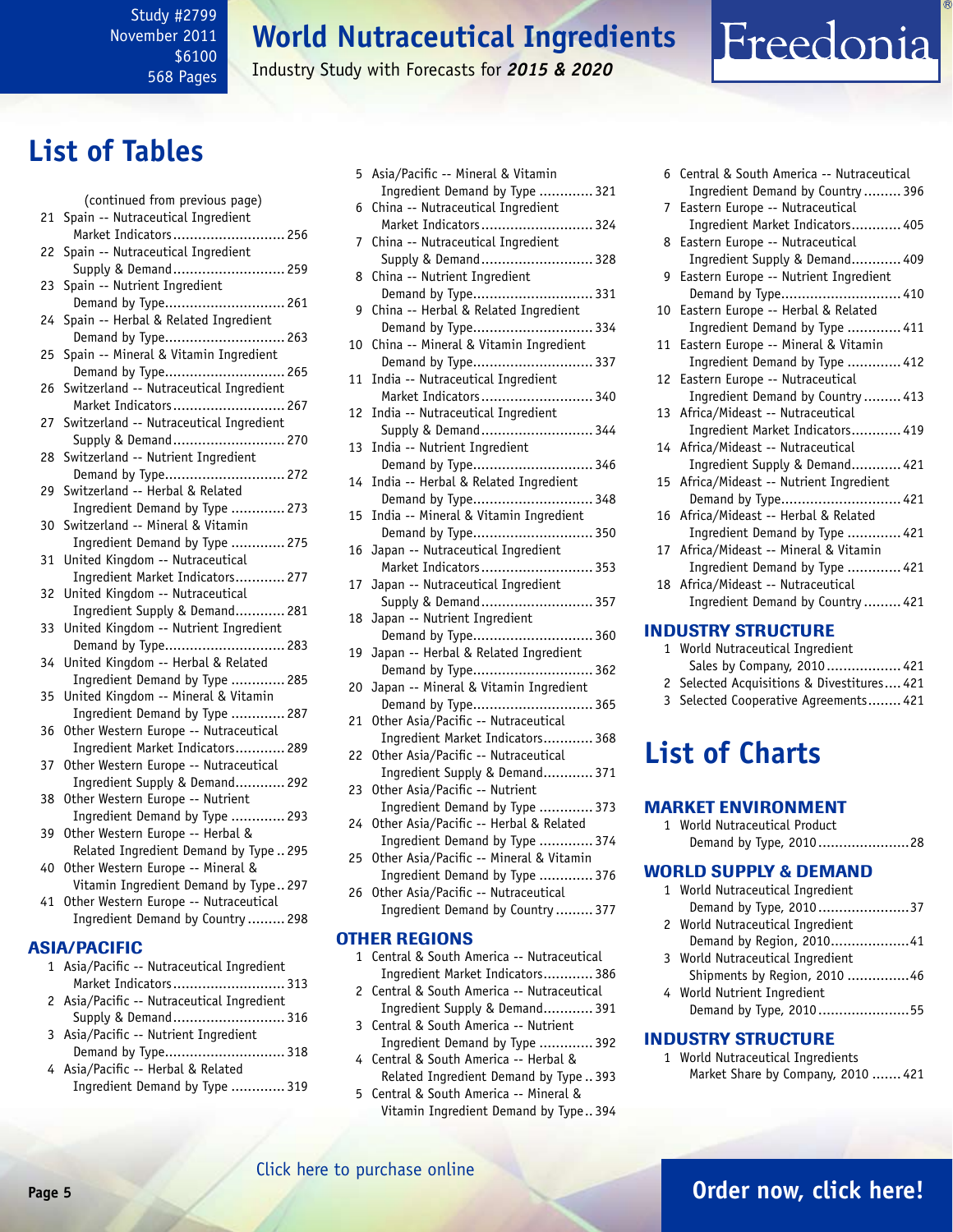### **World Nutraceutical Ingredients**

Industry Study with Forecasts for *2015 & 2020*

<span id="page-5-0"></span>*Substances with clinically confirmed health benefits and broad applications in foods, beverages, dietary supplements, and nutritional preparations will provide the best growth opportunities.*

### **World demand to rise 7.2% yearly through 2015**

World demand for nutraceutical ingredients is projected to increase 7.2 percent annually to \$23.7 billion in 2015. Global trends in nutraceutical ingredients will result in developing regions achieving much faster growth in both consumption and production than developed regions. Increasing economic prosperity will enable countries, such as the BRIC countries of Brazil, Russia, India and China, as well as Mexico, Poland and South Korea, to expand and diversify their food and beverage, processing, and pharmaceutical industries. Based on projected investment levels in these industries and rising consumer incomes, China will evolve into the largest global producer and consumer of nutraceutical ingredients by 2020, surpassing the United States and Western Europe.

### **Naturally derived substances to lead gains**

Nutrients, including proteins, fibers and various specialized functional additives, will remain the top-selling group of nutraceutical ingredients. World demand for these substances will increase 6.7 percent annually through 2015. Proteins will post the fastest gains as food and beverage makers throughout the world introduce new high value-added nutritional preparations. Functional additives and fiber nutrients will also fare well in the global marketplace, with demand gaining upward momentum from increasing clinical evidence of health benefits



and expanding applications in specialty foods and beverages.

Naturally derived substances, consisting of herbal and botanical extracts and animal- and marine-based derivatives, will be the fastest growing nutraceutical ingredient segment. World demand for these substances is projected to increase 8.9 percent annually through 2015. Omega fatty acids based on fish oils and other marine sources will lead gains, reflecting clinically proven cardiovascular benefits and expanding use in dietary supplements and nutritional therapies. The rising popularity of homeopathic remedies, coupled with widespread trends promoting preventive medicine and self-treatment, will impact favorably on global demand for numerous other natural nutraceutical ingredients, including cranberry, garlic, ginkgo biloba and ginseng extracts; and glucosamine and chondroitin.

Freedonia

World demand for minerals and vitamin ingredients consumed in nutraceutical applications is forecast to rise 6.2 percent annually through 2015. Wellestablished applications in food and beverage fortification; infant, adult and pediatric nutritionals; and dietary supplements will underlie growth. Continuing widespread acceptance of health and wellness benefits will keep minerals and vitamins among the most widely used nutraceutical ingredients worldwide in spite of recent studies questioning their effectiveness.

Copyright 2011 The Freedonia Group, Inc.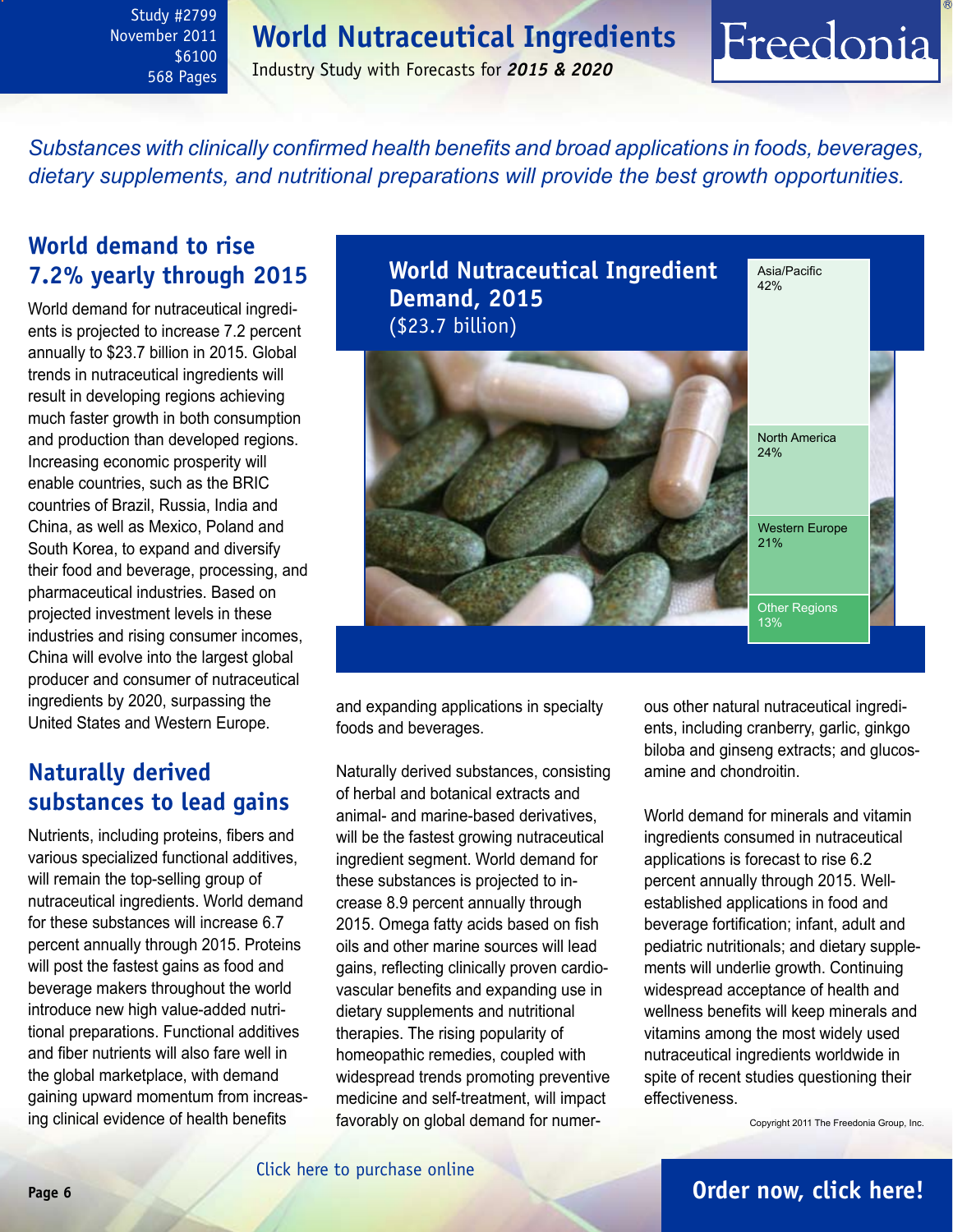## **World Nutraceutical Ingredients**

<span id="page-6-0"></span>Study #2799 November 2011 \$6100 568 Pages

Industry Study with Forecasts for *2015 & 2020*

## **Sample Text, Table & Chart**

## **TABLE VI-10**

#### **CHINA -- MINERAL & VITAMIN INGREDIENT DEMAND BY TYPE (million dollars)**

Freedonia

#### **asia/pacific**

#### **China: Nutraceutical Ingredient Supply & Demand** Total demand for nutraceutical ingredients in China will

eleven percent annually to  $\frac{1}{2}$ . This amount will be a set of  $\frac{1}{2}$  billion in 2015. sent the second-largest total  $\nu$  United States only the United States on  $\nu$  United States on  $\nu$ in value. However, by 2020  $\overline{SAMPLE}$  US form the largest national ma $\frac{1}{2}$  in number of nutral ingredients globally vitamin A The rapid growth in Chinese **TFXT** agree reflect the proliferation of  $h_{\text{t}}$ in personal income levels.  $T<sub>th</sub>$ 



**sample**

**text**

preparations, dietary supplements, traditional medicines and based therapies to prevent and treat health problems.

Continuing imbalances and deficiencies in the medical system will keep a large percentage of Chinese residents dep nutraceutical products for health and wellness. The overall a of these products in the country will increase rapidly as national food, beverage and drug makers broaden and diversify offerings targeted to health conscious consumers. Moreover, the expansion of retail distribution channels will boost demand for nutraceutical products. Over the past decade, China has seen substantial growth in the number of hyper-

markets, supermarkets and drug stores throughout the country. These retail establishments, which comprise the large chain store of Auchan, Carrefour, China Nepstar, China Resources Enterpr and Wal-Mart, offer broad lines of fortified and functional fo beverages, adult and pediatric nutritionals, and traditional an dietary supplements. Based on rising income levels, these nutral extends products are expected to fare well in the burgeoning Chinese market.

Lastly, demand for nutraceutical products and ingredient efit from new food safety regulations adopted in 2009. These





### [Click here to purchase online](http://www.freedoniagroup.com/DocumentDetails.aspx?Referrerid=FM-Bro&StudyID=2799)

### **Page 7 [Order now, click here!](#page-8-0)**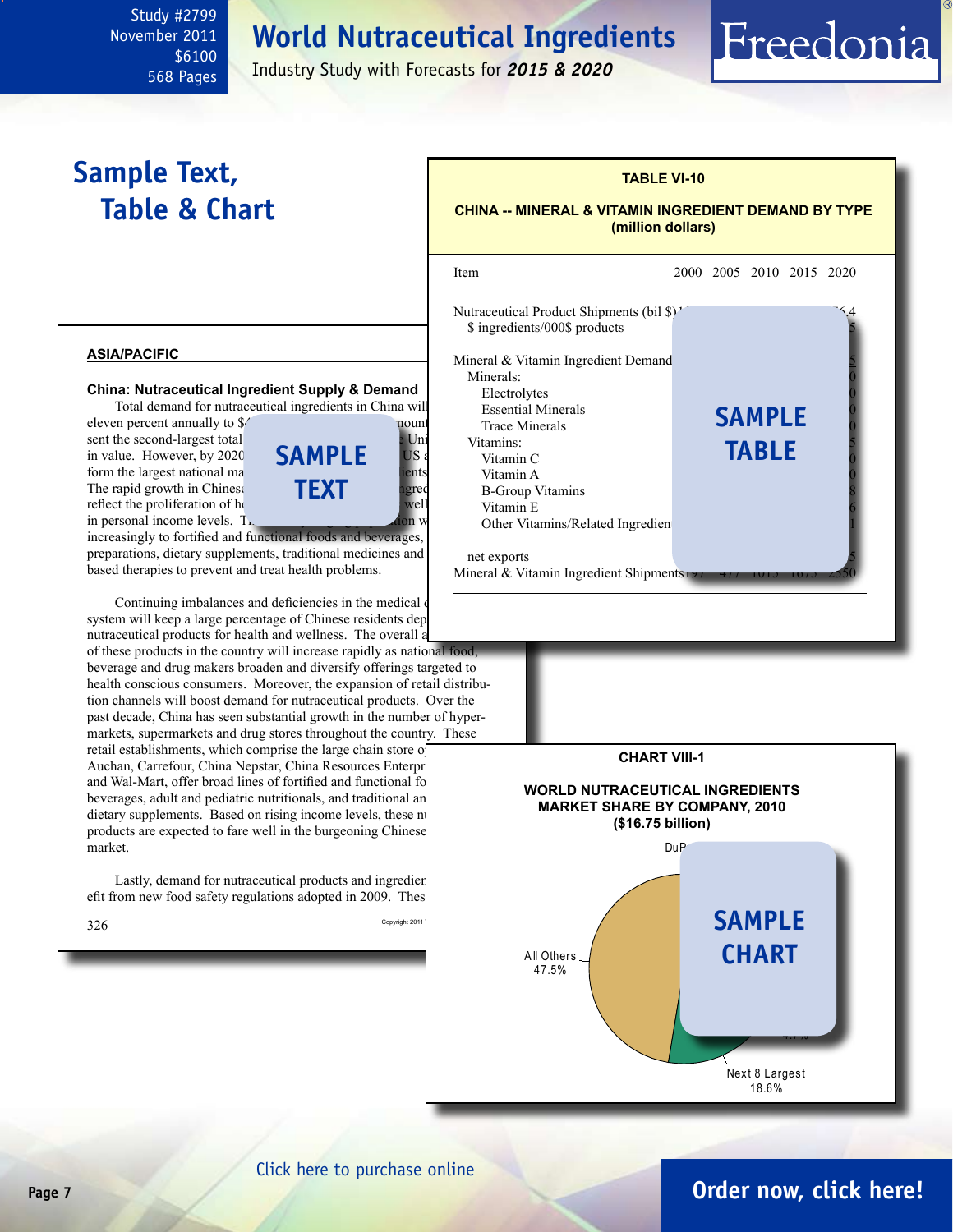**World Nutraceutical Ingredients**

November 2011 \$6100 568 Pages

Study #2799

Industry Study with Forecasts for *2015 & 2020*

<span id="page-7-0"></span>

 $477$  Copyright 2011 The Freedonia Group, Inc.

WGP brand names.

[Click here to purchase online](http://www.freedoniagroup.com/DocumentDetails.aspx?Referrerid=FM-Bro&StudyID=2799)

### **Page 8 [Order now, click here!](#page-8-0)**

Freedonia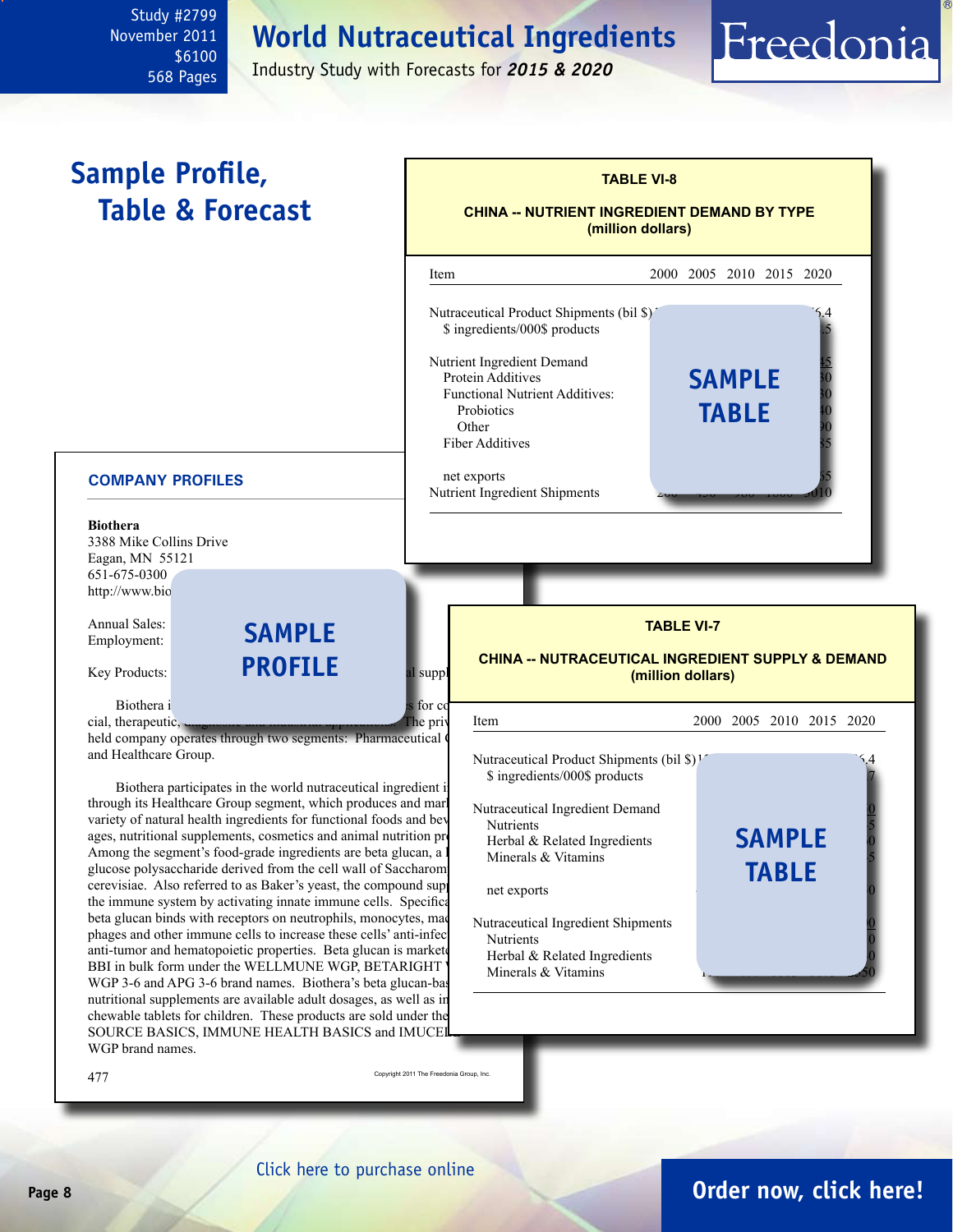### <span id="page-8-0"></span>**ORDER INFORMATION**

**Five Convenient Ways to Order**

INDUSTRY MARKET RESEARCH FOR BUSINESS LEADERS, STRATEGISTS, DECISION MAKERS

# Freedonia

**ONLINE: [www.freedoniagroup.com](http://www.freedoniagroup.com/DocumentDetails.aspx?Referrerid=FM-Bro&StudyID=2799)**

**MAIL: Print out and complete the order form and send to The Freedonia Group (see address at the bottom of this form)**

**PHONE: Call toll free, 800.927.5900 (US) or +1 440.684.9600**

**FAX: +1 440.646.0484 (US)**

**EMAIL: [info@freedoniagroup.com](mailto:info@freedoniagroup.com)**

#### **Free Handling & Shipping**

**There is NO charge for handling or UPS shipping in the US. Expect delivery in 3 to 5 business days. Outside the US, Freedonia provides free airmail service. Express delivery is available at cost.**

#### **Orders Outside of the US**

**Checks must be made payable in US funds, drawn against a US bank and mailed directly to The Freedonia Group. For wire transfers please contact our customer service department at info@ freedoniagroup.com. Credit cards accepted.**

#### **Credit Card Orders**

**For convenience, Freedonia accepts American Express, MasterCard or Visa. Credit card purchases must include account number, expiration date and authorized signature.**

#### **Save 15%**

**If you order three (3) different titles at the same time, you can receive a 15% discount. If your order is accompanied by a check or wire transfer, you may take a 5% cash discount (discounts do not apply to Corporate Use Licenses).**

#### **Corporate Use License**

**Now every decision maker in your organization can act on the key intelligence found in all Freedonia studies. For an additional \$2600, companies receive unlimited use of an electronic version (PDF) of the study. Place it on your intranet, e-mail it to coworkers around the world, or print it as many times as you like,** 

[Click here to learn more about](http://www.freedoniagroup.com/pdf/FreedoniaCULBro.pdf)  [the Corporate Use License](http://www.freedoniagroup.com/pdf/FreedoniaCULBro.pdf)

| <b>ORDER FORM</b><br><b>F-WEB.2799</b>                                                                                                                |                                                     |
|-------------------------------------------------------------------------------------------------------------------------------------------------------|-----------------------------------------------------|
|                                                                                                                                                       |                                                     |
| World Nutraceutical Ingredients  \$6100                                                                                                               |                                                     |
|                                                                                                                                                       |                                                     |
| Corporate Use License (add to study price) *<br>$+$ \$2600                                                                                            |                                                     |
| Additional Print Copies @ \$600 each *                                                                                                                |                                                     |
| Total (including selected option) \$                                                                                                                  |                                                     |
| □ Enclosed is my check (5% discount) drawn on a US bank and payable to<br>The Freedonia Group, Inc., in US funds (Ohio residents add 7.75% sales tax) | Street <u>(No PO Box please)</u>                    |
|                                                                                                                                                       |                                                     |
| □ Bill my company □ American Express □ MasterCard □ Visa                                                                                              | City/State/Zip                                      |
| MМ<br>YY                                                                                                                                              |                                                     |
| <b>Expiration Date</b><br>Credit Card #                                                                                                               |                                                     |
|                                                                                                                                                       | <b>Email Advisory Community Community Community</b> |

**\* Please check appropriate option and sign below to order an electronic version of the study.**

#### **Corporate Use License Agreement**

**The above captioned study may be stored on the company's intranet or shared directory, available to company employees. Copies of the study may be made, but the undersigned represents that distribution of the study will be limited to employees of the company.**

#### **Individual Use License Agreement**

**The undersigned hereby represents that the above captioned study will be used by only \_\_\_ individual(s) who are employees of the company and that the study will not be loaded on a network for multiple users. In the event that usage of the study changes, the Company will promptly notify Freedonia of such change and will pay to Freedonia the appropriate fee based on Freedonia's standard fee schedule then in effect. Note: Entire company corporate use license, add \$2600; one additional user, add \$600; two additional users, add \$1200; three additional users, add \$1800.**

**Signature Signature**

**The Freedonia Group, Inc. 767 Beta Drive • Cleveland, OH • 44143-2326 • USA • [Web site: www.freedoniagroup.com](http://www.freedoniagroup.com/Home.aspx?ReferrerId=FM-Bro) Tel US: 800.927.5900 or +1 440.684.9600 • Fax: +1 440.646.0484 • [e-mail: info@freedoniagroup.com](mailto:info@freedoniagroup.com)**